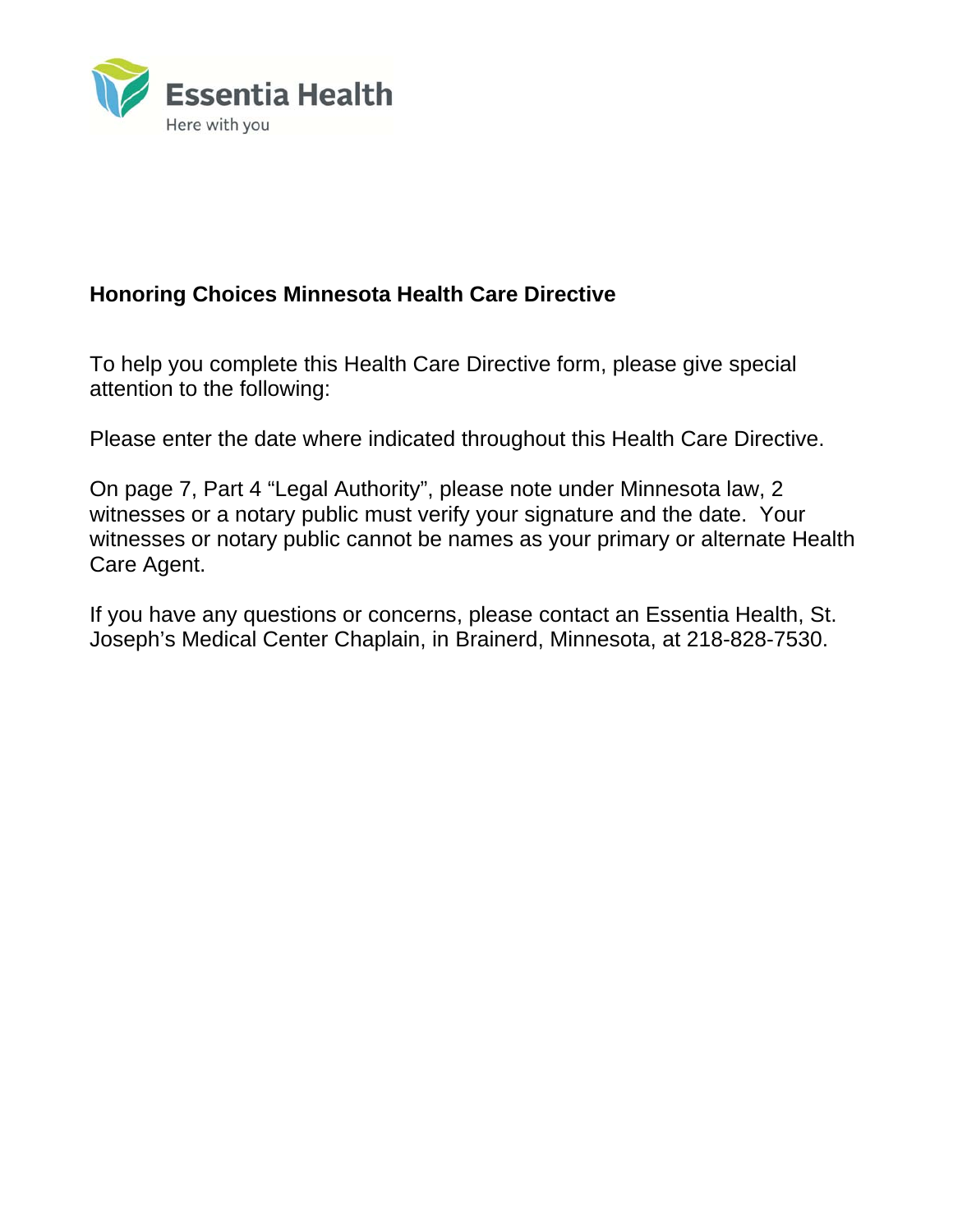

# *English*

# **Introduction**

I have completed this Health Care Directive with much thought. This document gives my treatment choices and preferences, and/or appoints a Health Care Agent to speak for me if I cannot communicate or make my own health care decisions. My Health Care Agent, if named, is able to make medical decisions for me, including the decision to refuse treatments that I do not want.

*NOTE: This document does not apply to intrusive mental health treatments, defined as electroconvulsive therapy or neuroleptic medications.* 

# **Any advance directive document created before this is no longer legal or valid.**

|                       | My telephone numbers: (home) ___________________________(cell) _________________ |
|-----------------------|----------------------------------------------------------------------------------|
| $\Box$ this document. | My initials here indicate a professional medical interpreter helped me complete  |

# **Part 1: My Health Care Agent**

If I cannot communicate my wishes and health care decisions due to illness or injury, or if my health care team determines that I cannot make my own health care decisions, I choose the following person to communicate my wishes and make my health care decisions. My Health Care Agent must:

- Follow my health care instructions in this document.
- Follow any other health care instructions I have given to him or her.
- Make decisions in my best interest.

#### **My Primary (main) Health Care Agent is:**

| If I cancel my primary agent's authority, or if my primary agent is not willing, able, or reasonably<br>available to make health care decisions for me, I choose an alternate Health Care Agent. |  |  |  |
|--------------------------------------------------------------------------------------------------------------------------------------------------------------------------------------------------|--|--|--|
| <b>My Alternate Health Care Agent is:</b>                                                                                                                                                        |  |  |  |
|                                                                                                                                                                                                  |  |  |  |
|                                                                                                                                                                                                  |  |  |  |
|                                                                                                                                                                                                  |  |  |  |
|                                                                                                                                                                                                  |  |  |  |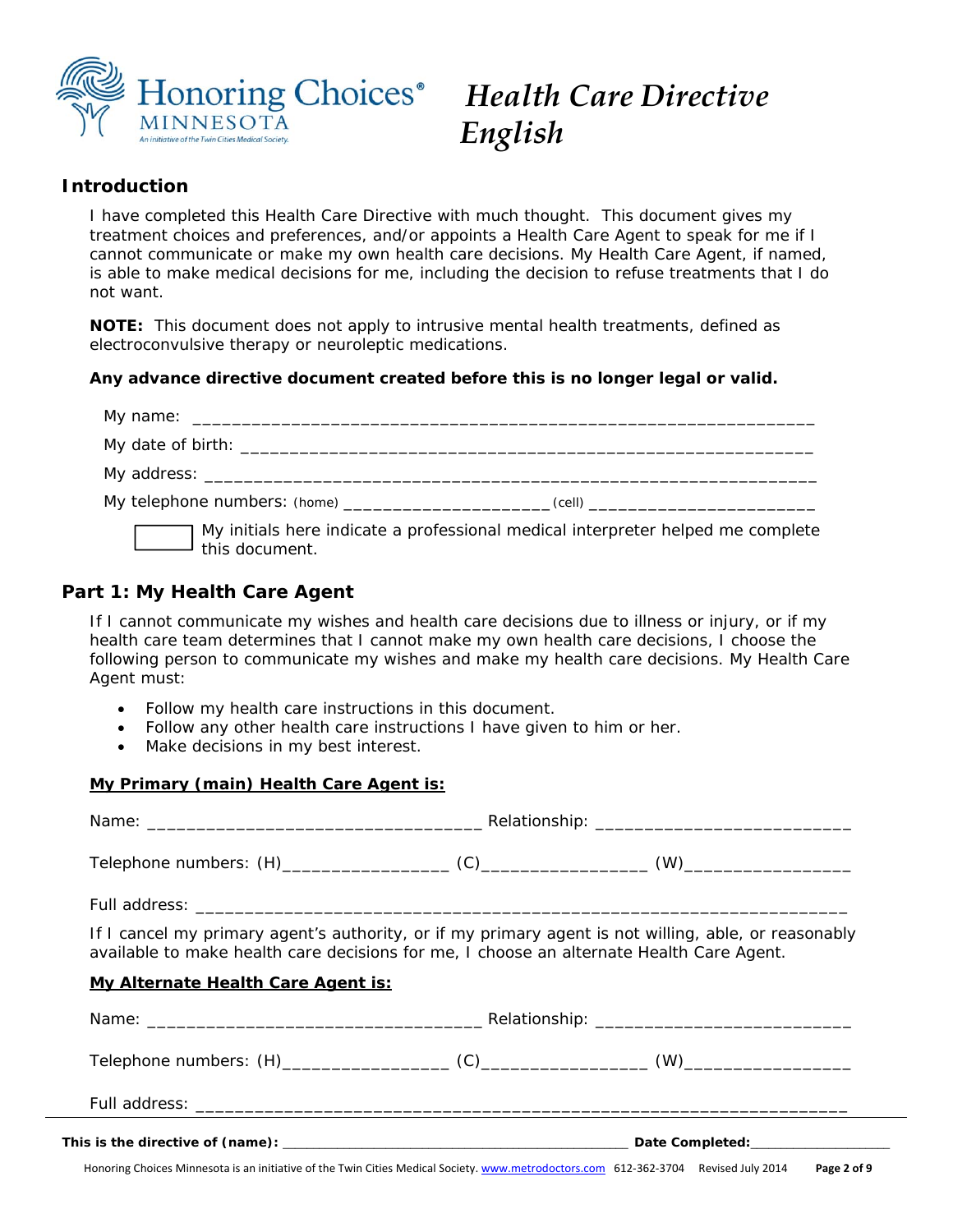I understand my Health Care Agent (primary or alternate) cannot be a health care provider or employee of a health care provider giving me direct care to me unless I:

 Am related to that person by blood or marriage, registered domestic partnership, or adoption

*\_\_\_\_\_\_\_\_\_\_\_\_\_\_\_\_\_\_\_\_\_\_\_\_\_\_\_\_\_\_\_\_\_\_\_\_\_\_\_\_\_\_\_\_\_\_\_\_\_\_\_\_\_\_\_\_\_\_\_\_\_\_\_\_\_\_\_\_\_\_\_*

• Provide a clear reason why I want that person to serve as my agent:

#### **Powers of my Health Care Agent:**

My Health Care Agent automatically has all the following powers when I am unable to communicate for myself:

- A. Agree to, refuse, or cancel decisions about my health care. This includes tests, medications, surgery, taking out or not putting in tube feedings, and other decisions related to treatments. If treatment has already begun, my agent can continue it or stop it based on my instructions.
- B. Interpret any instruction in this document based on his or her understanding of my wishes, values and beliefs.
- C. Review and release my medical records and personal files as needed for my health care, as stated in the Health Insurance Portability and Accountability Act of 1996 (HIPAA), and the Minnesota Health Records Act.
- D. Arrange for my health care and treatment in Minnesota or other state or location he or she thinks is appropriate.
- E. Decide which health care providers and organizations provide my health care.
- F. Make decisions about organ and tissue donation and autopsy according to my instructions in Part 2 of this document.

Comments or limits on the above:

#### **Additional powers of my Health Care Agent**:

My initials below indicate I also authorize my Health Care Agent to:

Make decisions about the care of my body after death.

Continue as my Health Care Agent even if our marriage or domestic partnership is legally ending or has been ended.

 Make health care decisions for me even if I am able to decide or speak for myself, if I so choose.

In the event I am pregnant, decide whether to try to continue my pregnancy to delivery based upon my agent's understanding of my values, preferences and/or instructions.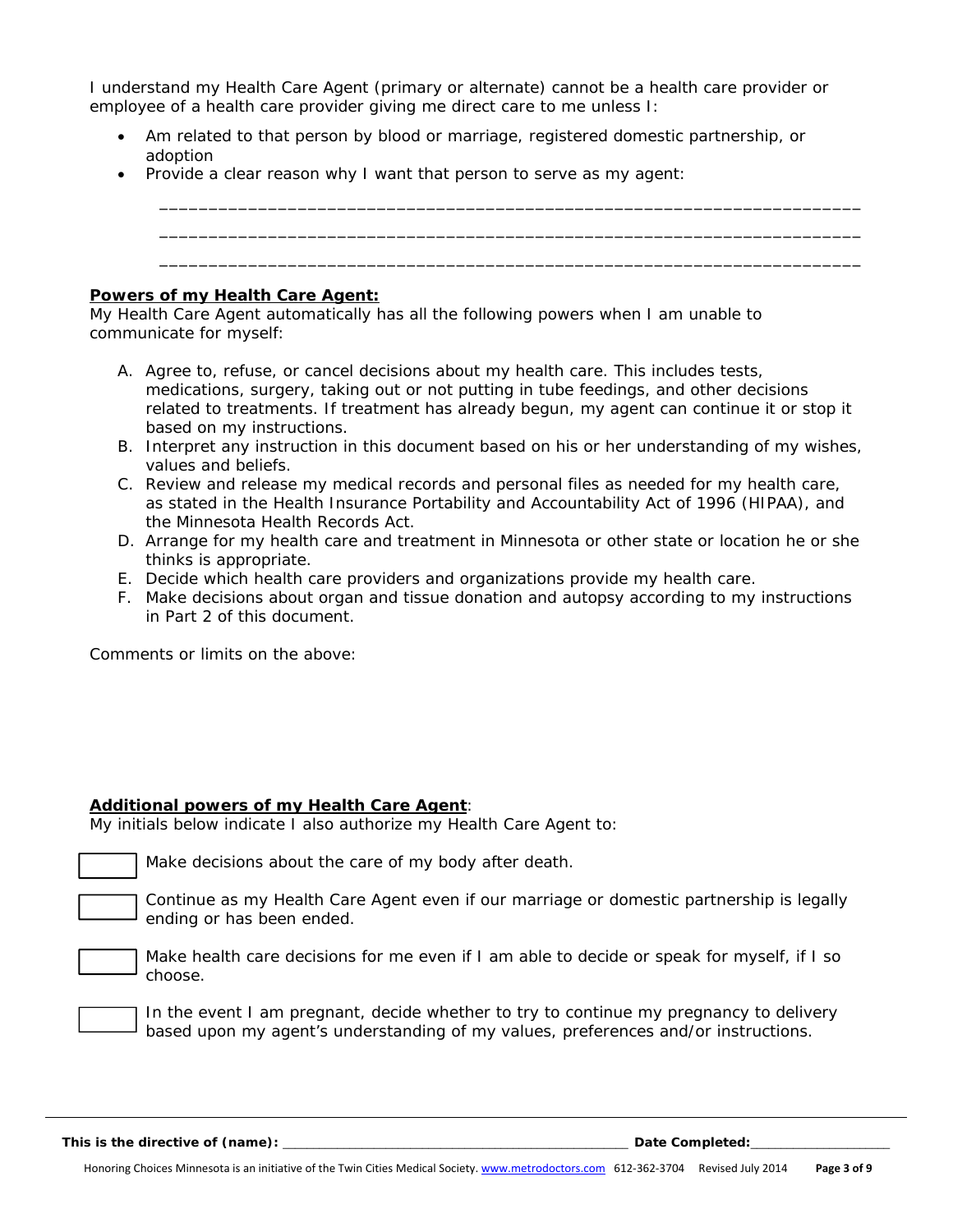# **Part 2: My Health Care Instructions**

My choices and preferences for health care are as follows. I ask my Health Care Agent to communicate these choices, and my health care team to honor them, if I cannot communicate or make my own choices. **I have initialed a box below for the option I prefer for each situation.**

*NOTE: You do not need to write instructions about treatments to extend your life, but it is helpful to do so. If you do not have written instructions, your agent will make decisions based on your spoken wishes, or in your best interest if your wishes are unknown.* 

#### **1. Cardiopulmonary Resuscitation: A Decision for the Present**

This decision refers to a treatment choice I am making today based on my current health. Item 3 below (**Treatments to Prolong My Life: A Decision for the Future**) indicates treatment choices I want if my health changes in the future and I cannot communicate for myself.

**CPR** is a treatment used to attempt to restore heart rhythm and breathing when they have stopped. CPR may include chest compressions (forceful pushing on the chest to make the blood circulate), medications, electrical shocks, a breathing tube, and hospitalization**.** I understand that CPR can save a life but does not always work. I also understand that CPR does not work as well for people who have chronic (long-term) diseases or impaired functioning, or both. I understand that recovery from CPR can be painful and difficult.

Therefore:

I want CPR attempted if my heart or breathing stops.

*or* 

I want CPR attempted if my heart or breathing stops based on my current state of health. However, in the future if my health has changed; for example:

- I have an incurable illness or injury and am dying
- I have no reasonable chance of survival if my heart or breathing stops
- I have little chance of long-term survival if my heart or breathing stops and CPR would cause significant suffering

then my agent or I (if I am able) should discuss CPR with my health care team. My choices in **Section 2: Treatment Preferences** and **Section 3: Treatments to Prolong My Life** below should be considered when making this decision.

*or* 

I do not want CPR attempted if my heart or breathing stops. I want to allow a natural death. I understand if I choose this option I should see my health care provider about writing a Do Not Resuscitate (DNR) order.

*This is the directive of (name):* <u>*Letter and the set of the set of the set of the set of the set of the set of the set of the set of the set of the set of the set of the set of the set of the set of the set of the set o</u>*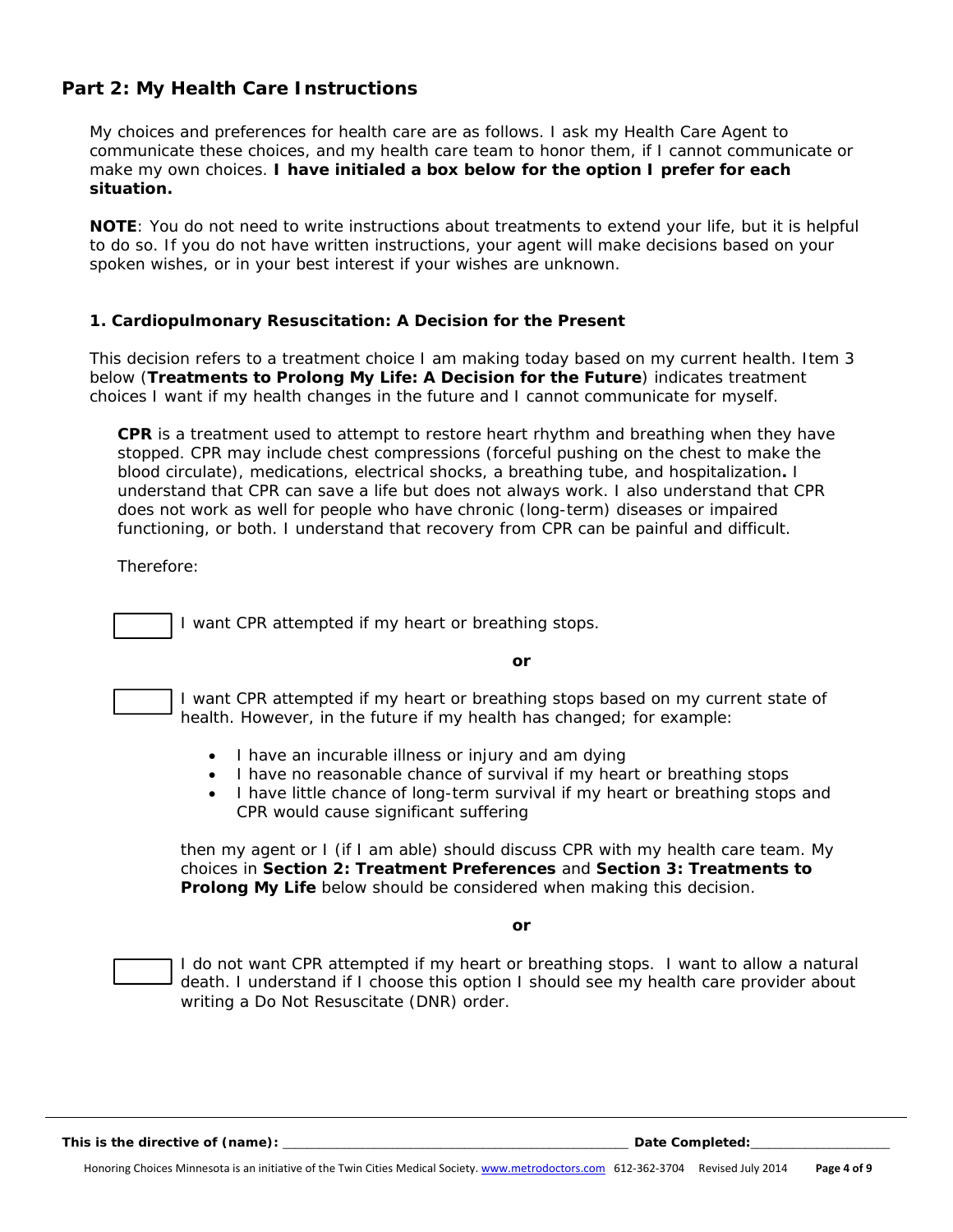#### **2. Treatment Choices: My Health Condition**

My treatment choices for my specific health condition(s) are written here. With any treatment choice, I understand I will continue to receive pain and comfort medicines, as well as food and liquids by mouth if I am able to swallow.

| My initials here indicate additional documents are attached: |  |
|--------------------------------------------------------------|--|
|--------------------------------------------------------------|--|

#### **3. Treatments to Prolong My Life: A Decision for the Future**

#### **If I can no longer make decisions for myself, and my health care team and agent believe I will not recover my ability to know who I am, I want:**

**NOTE:** With either choice, I understand I will continue to receive pain and comfort medicines, as well as food and liquids by mouth if I am able to swallow.

To **stop or withhold all treatments** that extend my life. This includes but is not limited to tube feedings, IV (intravenous) fluids, respirator/ventilator (breathing machine), cardiopulmonary resuscitation (CPR), and antibiotics.

*or* 

**All treatments recommended** by my health care team. This includes but is not limited to tube feedings, IV (intravenous) fluids, respirator/ventilator (breathing machine), cardiopulmonary resuscitation (CPR), and antibiotics. I want treatments to continue until my health care team and agent agree such treatments are harmful or no longer helpful.

Comments or directions to my health care team:

*This is the directive of (name):* <u>*lease and the set of the set of the set of the set of the set of the set of the set of the set of the set of the set of the set of the set of the set of the set of the set of the set of</u>*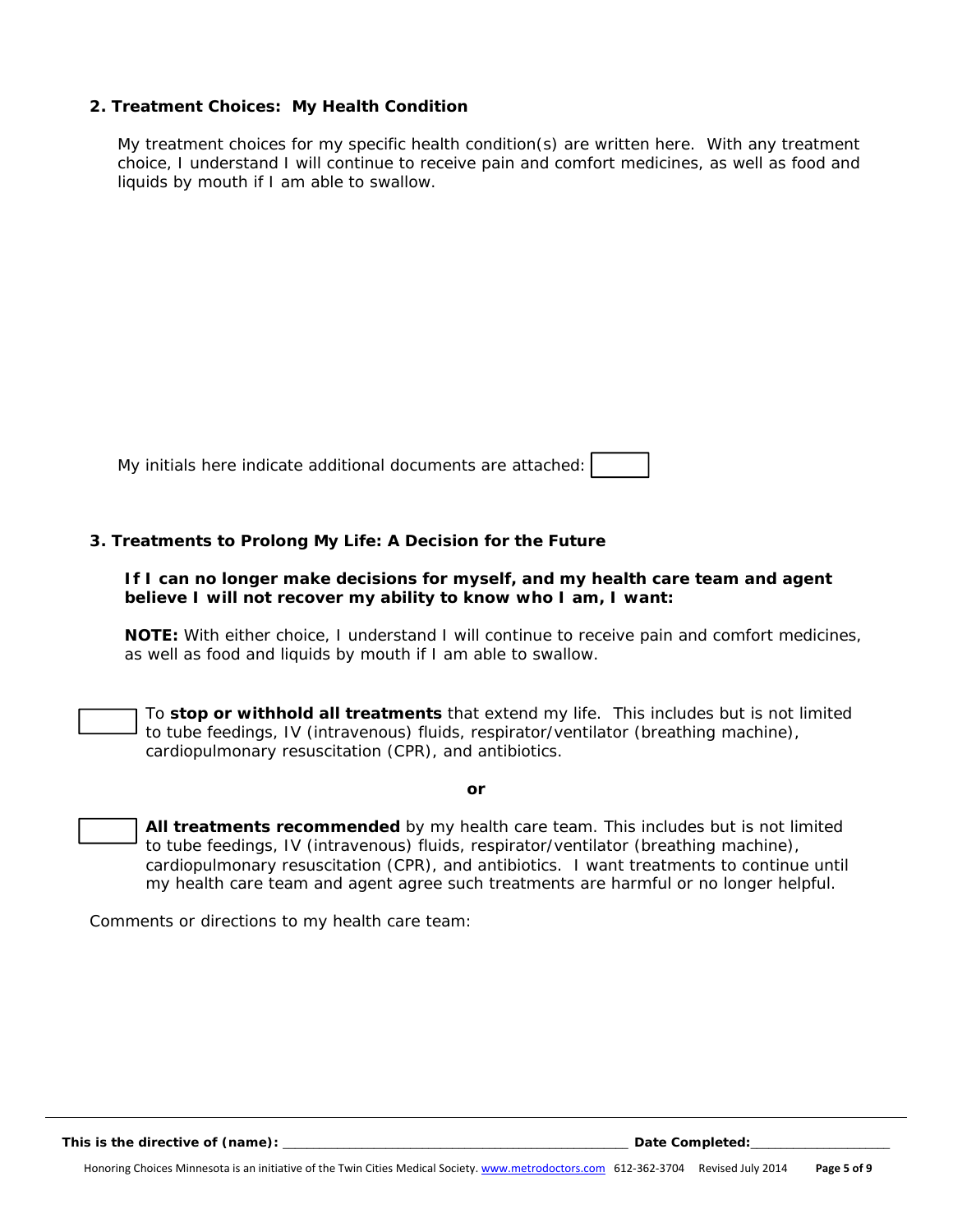#### **4. Organ donation**

I want to donate my eyes, tissues and/or organs, if able. My Health Care Agent, according to Minnesota Law, may start and continue treatments or interventions needed to maintain my organs, tissues and eyes until donation has been completed. My specific wishes (if any) are:

*or* 



I do not want to donate my eyes, tissues and/or organs.

*or* 

#### **5. Autopsy**

My Health Care Agent may request an autopsy if the autopsy can help others understand the cause of my death or help with future health care decisions.

*or* 

I do not want an autopsy unless required by law.

#### **6. Comments or directions to my health care team:**

My Health Care Agent can decide.

*You may use this space to write any additional instructions or messages to your health care team which have not been covered in this directive, or to elaborate on a point for clarification. You may also leave this space blank.* 

*My initials here indicate additional documents are attached:*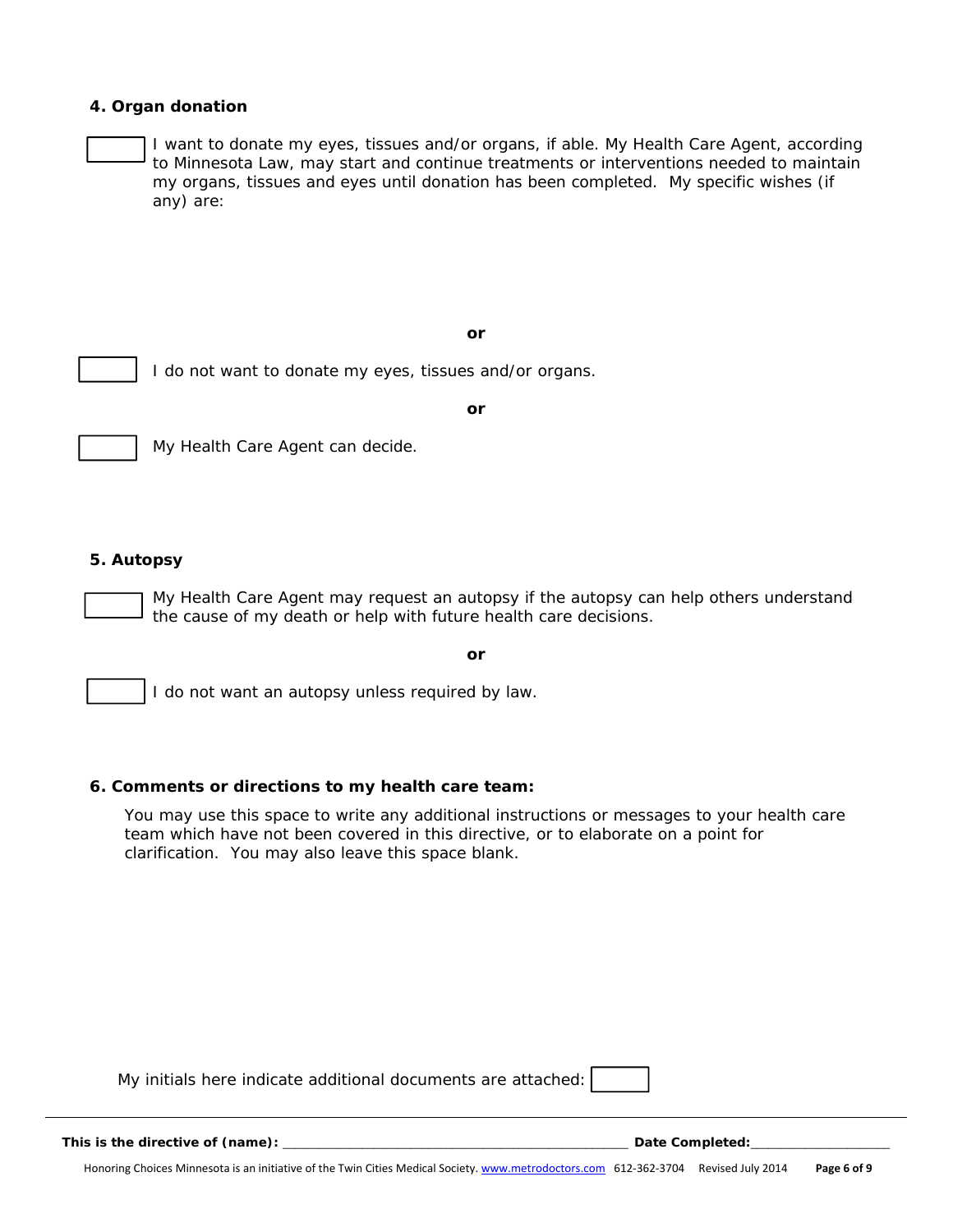# **Part 3: My Hopes and Wishes** *(Optional)*

I want my loved ones to know my following thoughts and feelings:

**The things that make life most worth living to me are:** 

**My beliefs about when life would be no longer worth living:** 

**My thoughts about specific medical treatments, if any:** 

**My thoughts and feelings about how and where I would like to die:** 

**If I am nearing my death, I want my loved ones to know that I would appreciate the following for comfort and support** (rituals, prayers, music, etc.):

Religious affiliation: I am of the \_\_\_\_\_\_\_\_\_\_\_\_\_\_\_\_\_\_\_\_\_\_ faith, and am a member of \_\_\_\_\_\_\_\_\_\_\_\_\_\_\_\_\_\_\_\_\_\_\_\_\_\_\_\_\_\_\_\_\_ faith community in (city) \_\_\_\_\_\_\_\_\_\_\_\_\_\_\_\_\_\_\_. Please notify them of my death and arrange for them to provide my funeral/memorial/burial. I would like my funeral to include, if possible, the following (people, music, rituals, etc.):

**Other wishes and instructions:** 

*My initials here indicate additional documents are attached:* 

*This is the directive of (name):* \_\_\_\_\_\_\_\_\_\_\_\_\_\_\_\_\_\_\_\_\_\_\_\_\_\_\_\_\_\_\_\_\_\_\_\_\_\_\_\_\_\_\_\_\_\_\_\_\_\_\_\_\_\_\_\_\_ *Date Completed:*\_\_\_\_\_\_\_\_\_\_\_\_\_\_\_\_\_\_\_\_\_\_\_

Honoring Choices Minnesota is an initiative of the Twin Cities Medical Society. www.metrodoctors.com 612‐362‐3704 Revised July 2014 **Page 7 of 9**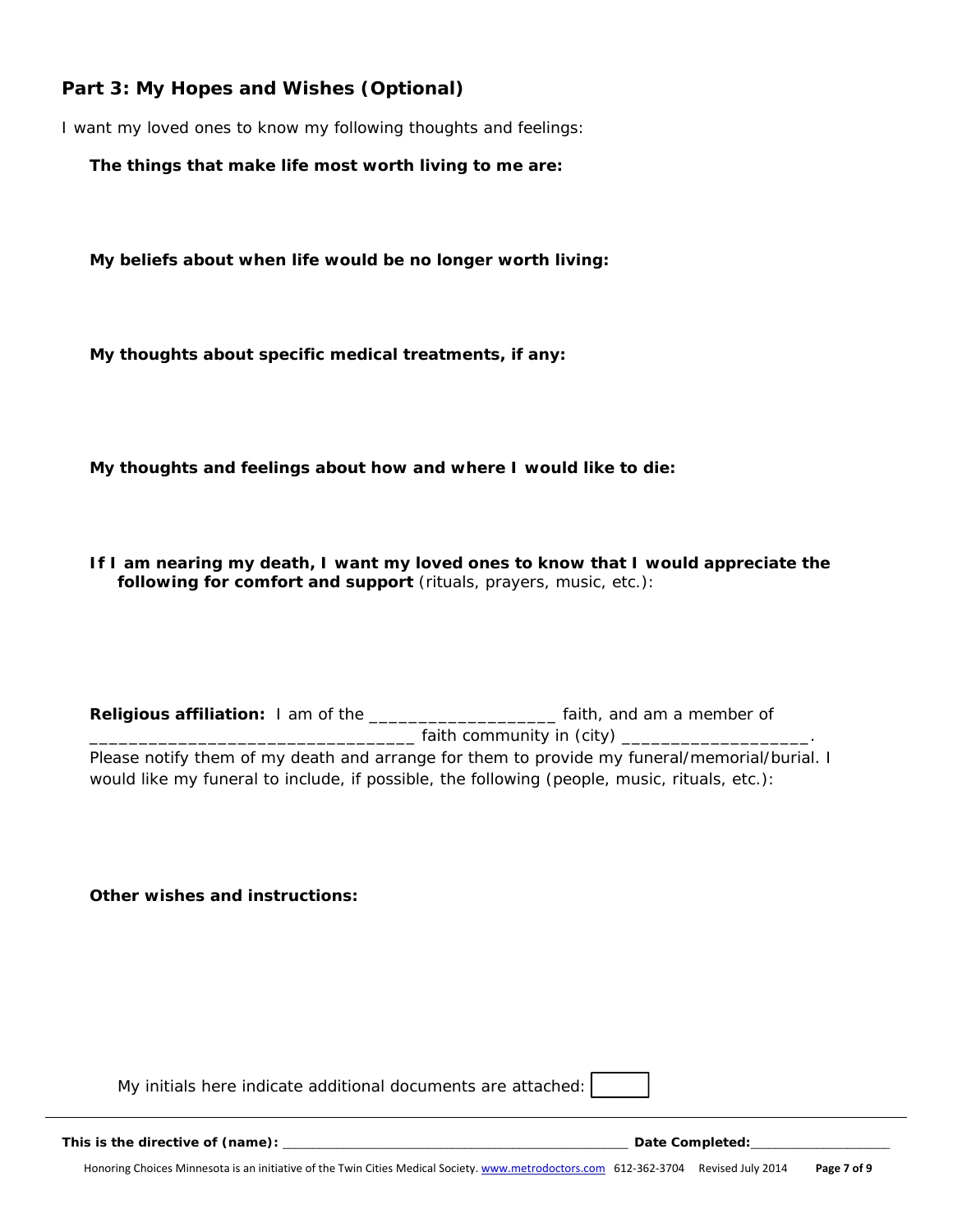# **Part 4: Legal Authority**

| about my future health care decisions:                                                                                                                                                                                              | I have made this document willingly. I am thinking clearly. This document states my wishes                                                                                            |
|-------------------------------------------------------------------------------------------------------------------------------------------------------------------------------------------------------------------------------------|---------------------------------------------------------------------------------------------------------------------------------------------------------------------------------------|
|                                                                                                                                                                                                                                     | _Date:__________________                                                                                                                                                              |
|                                                                                                                                                                                                                                     |                                                                                                                                                                                       |
|                                                                                                                                                                                                                                     | If I cannot sign my name, I ask the following person to sign for me:                                                                                                                  |
| <b>Printed Name</b>                                                                                                                                                                                                                 | Signature (of person asked to sign)                                                                                                                                                   |
|                                                                                                                                                                                                                                     |                                                                                                                                                                                       |
| <b>Statement of Witnesses:</b>                                                                                                                                                                                                      | This document was signed or verified in my presence. I certify that I am at least 18 years of                                                                                         |
|                                                                                                                                                                                                                                     | age, and I am not appointed as a primary or alternate Health Care Agent in this document.                                                                                             |
|                                                                                                                                                                                                                                     | If I am a health care provider or an employee of a health care provider giving direct care to the                                                                                     |
|                                                                                                                                                                                                                                     | person listed above, I must initial this line: __________. One witness cannot be a provider or an<br>employee of the provider giving direct care on the date this document is signed. |
|                                                                                                                                                                                                                                     |                                                                                                                                                                                       |
| Witness 1:                                                                                                                                                                                                                          | <b>Witness 2:</b>                                                                                                                                                                     |
|                                                                                                                                                                                                                                     |                                                                                                                                                                                       |
| Date: <u>Date:</u> 2004 and 2007 and 2008 and 2008 and 2008 and 2008 and 2008 and 2008 and 2008 and 2008 and 2008 and 2008 and 2008 and 2008 and 2008 and 2008 and 2008 and 2008 and 2008 and 2008 and 2008 and 2008 and 2008 and 2 |                                                                                                                                                                                       |
| Print name                                                                                                                                                                                                                          | Print name                                                                                                                                                                            |
| Address (optional)                                                                                                                                                                                                                  | Address (optional)                                                                                                                                                                    |
|                                                                                                                                                                                                                                     |                                                                                                                                                                                       |
|                                                                                                                                                                                                                                     | <b>Or</b>                                                                                                                                                                             |
| <b>Notary Public:</b>                                                                                                                                                                                                               |                                                                                                                                                                                       |
|                                                                                                                                                                                                                                     |                                                                                                                                                                                       |
| (name)                                                                                                                                                                                                                              |                                                                                                                                                                                       |
|                                                                                                                                                                                                                                     | document to sign on his or her behalf. I am not named as a Health Care Agent in this document.                                                                                        |
| Signature of notary:                                                                                                                                                                                                                | Notary stamp:                                                                                                                                                                         |
|                                                                                                                                                                                                                                     |                                                                                                                                                                                       |
|                                                                                                                                                                                                                                     |                                                                                                                                                                                       |